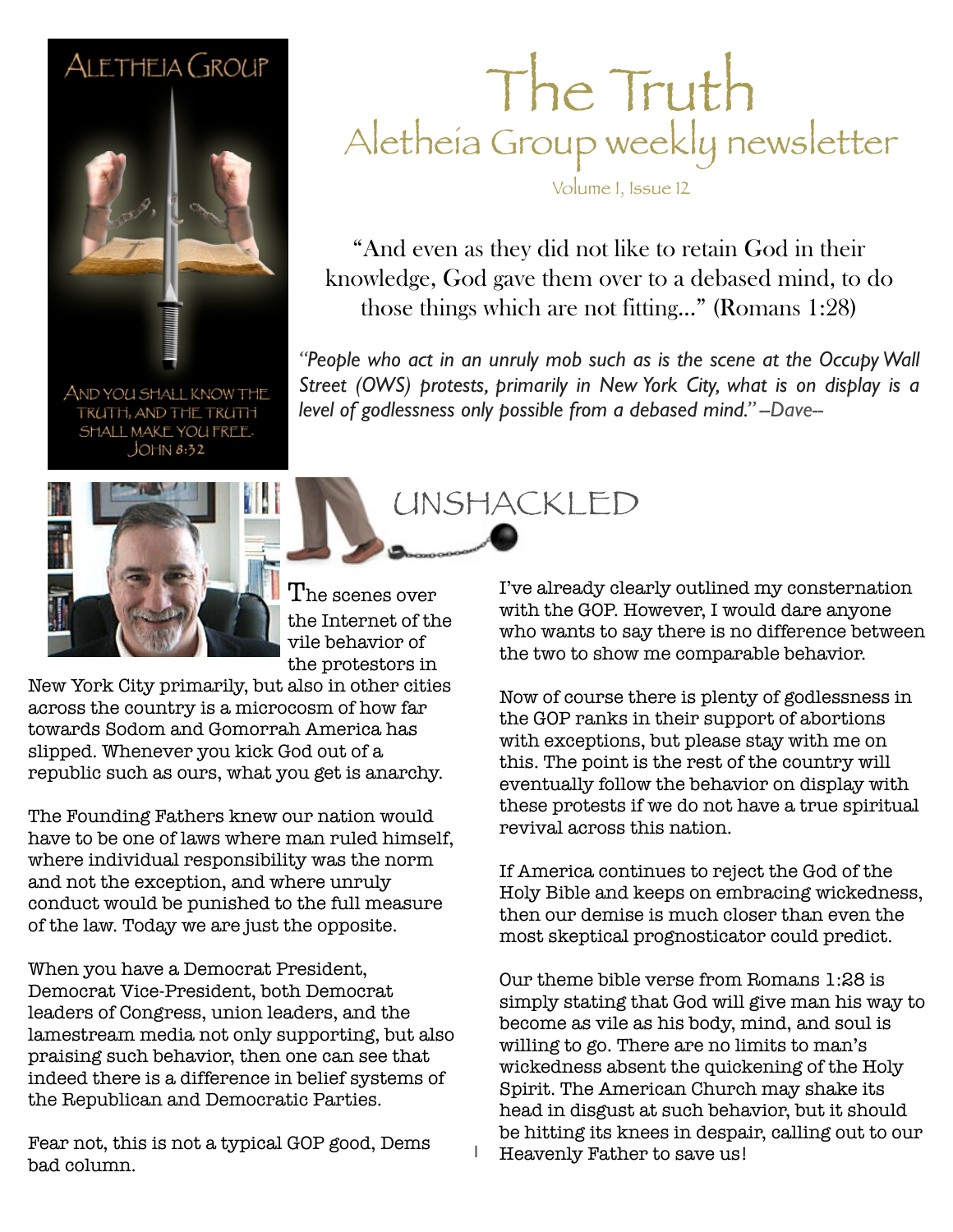# FROM THE FOUNDERS



**Our Founding Fathers were well aware of man's ability to sin. They had been governed by a corrupt king, parliament, and court system. They fully knew that a nation of laws was the only chance they had to succeed as a republic. And they knew that those laws had to be grounded in the Holy Scriptures.**

*"We have staked the whole future of American civilization, not upon the power of government, far from it. We have staked the future of all of our political institutions upon the capacity of mankind for self-government; upon the capacity of each and all of us to govern ourselves, to control ourselves; to sustain ourselves according to the Ten Commandments of God."* James Madison, "Father of Our Constitution," co-author of *The Federalist Papers*, 4th President of the United States.

What has happened to the nation founded by men such as Madison, Franklin, Adams, Washington, Witherspoon, Rush, and Hamilton? We are becoming more and more each day a lawless nation, where a person's crime is not looked upon as something to be punished, but to be understood and explained away as some sort of sickness.

It is indeed a sickness, one that is eternal to the soul and destructive to a nation. What has happened is that as a country we have lost our fear of God and so we elect such men and women to represent us. Thus the approval of the vile behavior by the protestors by none other than the President, Vice-President, and leaders of Congress. And we as Americans only have ourselves to blame. Noah Webster warned us:

#### *"When you become entitled to exercise the right of voting for public officers, let it be impressed on your mind that God commands you to choose for rulers just men who will rule in the fear of God.*

Revisionist historians and secularists try to intimidate Christians and other values voters from having litmus tests when it comes to voting for a candidate. Here we have a founding father claiming we should vote for only those who fear God. So, who are your going to believe?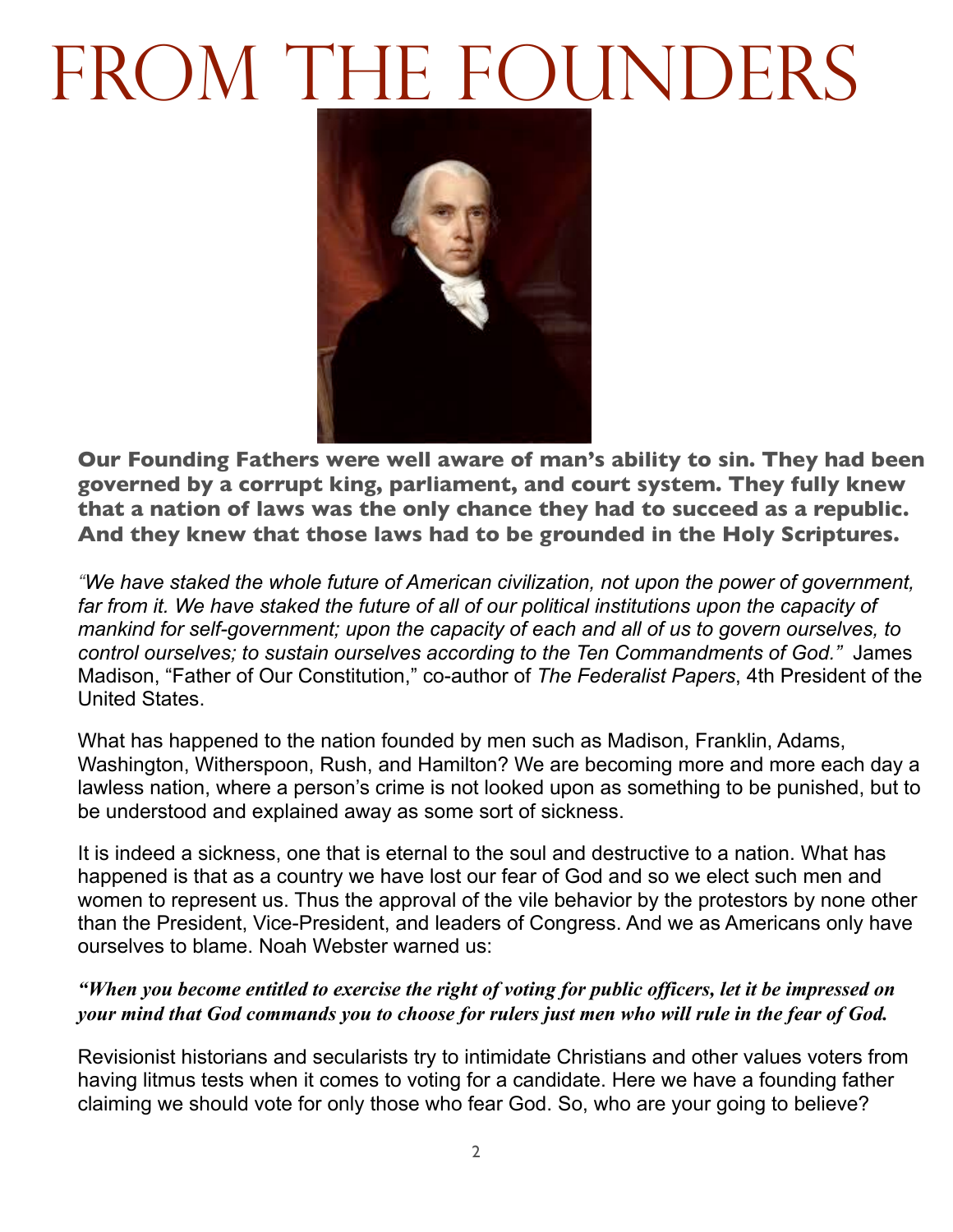### FROM THE PULPIT

"There are times when we must obey God rather than men, but we believe that we should disobey the authorities only if they command us to do something directly against God's law." John MacArthur, answering the question: "Can Christians Participate in Civil Disobedience?"

The clear difference in the Tea Party Movement and the current Occupy Wall Street protests is that the former is a peaceful assembling of citizens, while the latter is unlawful civil disobedience.

The Tea Party movement does not destroy public or government property and the OWS and other leftist protests/riots always bring property destruction at taxpayer cost. Americans do have the 1st Amendment right to peacefully assemble, but property owners also have a right to protect and have their property protected by law enforcement.

At what should not be a surprise to this writer, the USA Today has somehow been able to "spiritualize" these protests, with many willing "theologians" to opine on "the spiritual side of the movement" ([see:](http://content.usatoday.com/communities/Religion/post/2011/10/occupy-wall-street-protests-catholic-god/1) "Occupy Wall Street protests have a spiritual side). Jake Goodman, an activist and Jewish educator considers these unruly masses as some type of modern day Good Samaritan. Mr. Goodman will forgive me for not being able to make the connection.

Contrary to Mr. Goodman and the other misguided "theologians," these protestors are committing sin where Pastor MacArthur has said civil disobedience is only allowed in case the government is making you commit a sin. Once again the secularists have taking the aletheia truth and set it on its head. Instead of these protests having a spiritual side, they are devoid of God, steeped in fleshly desires.

"The wicked in his proud countenance does not seek God; God is in none of his thoughts." (Psalm 10:4)

As a child of the sixties, I saw firsthand what unruly civil disobedience wrought upon the fabric of our nation. Free love, alcohol and drug abuse, and anti-social behavior ruled the day of the Vietnam War protestors.

No doubt many of those young tie-dyed hippies then are among the gray-haired social misfits of today. More disturbing than that is they have raised their children in the same manner and have them by their side, teaching a new generation a form of godlessness. May God have mercy on our nation.